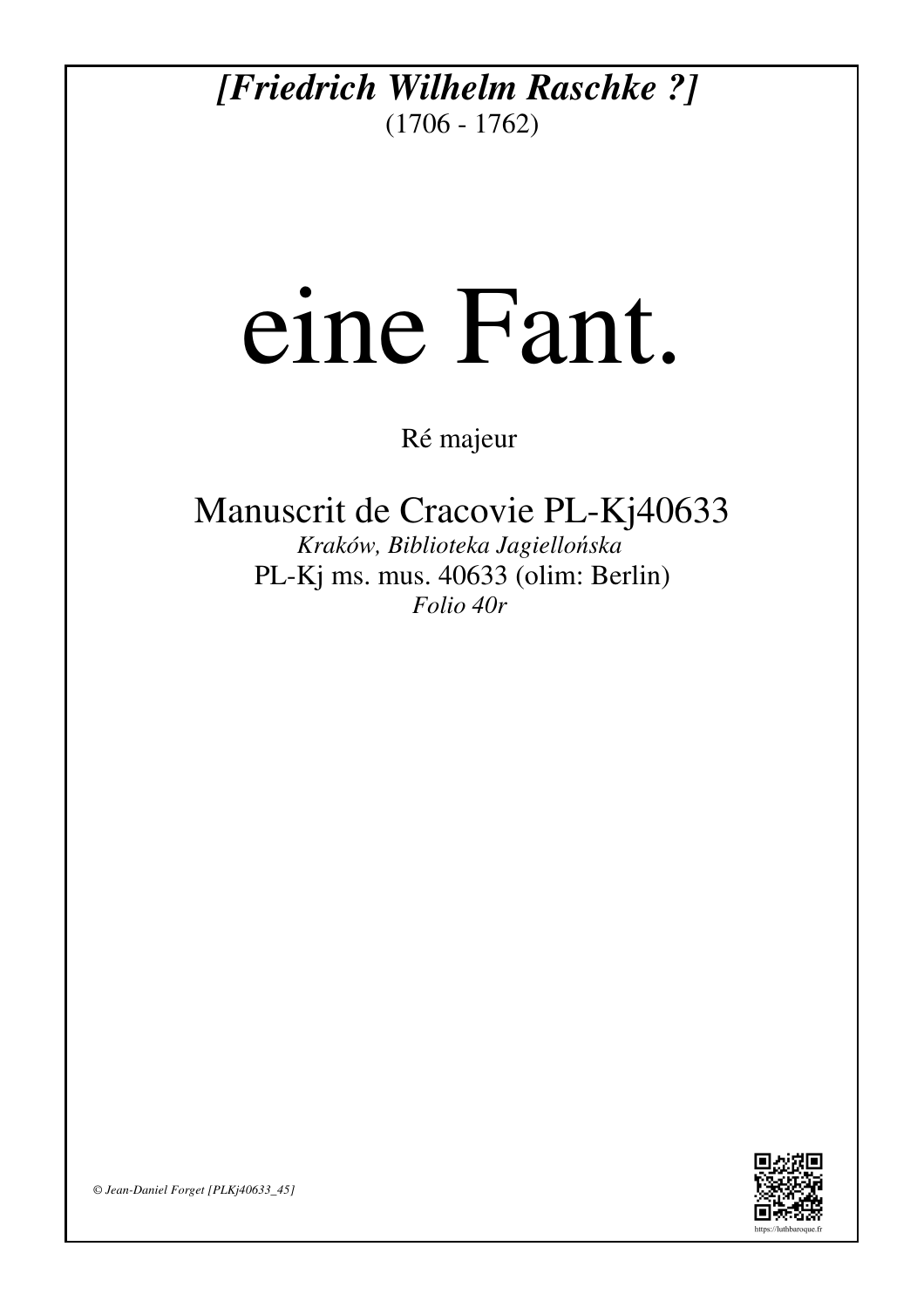D<sup>d</sup>. eine Fant.